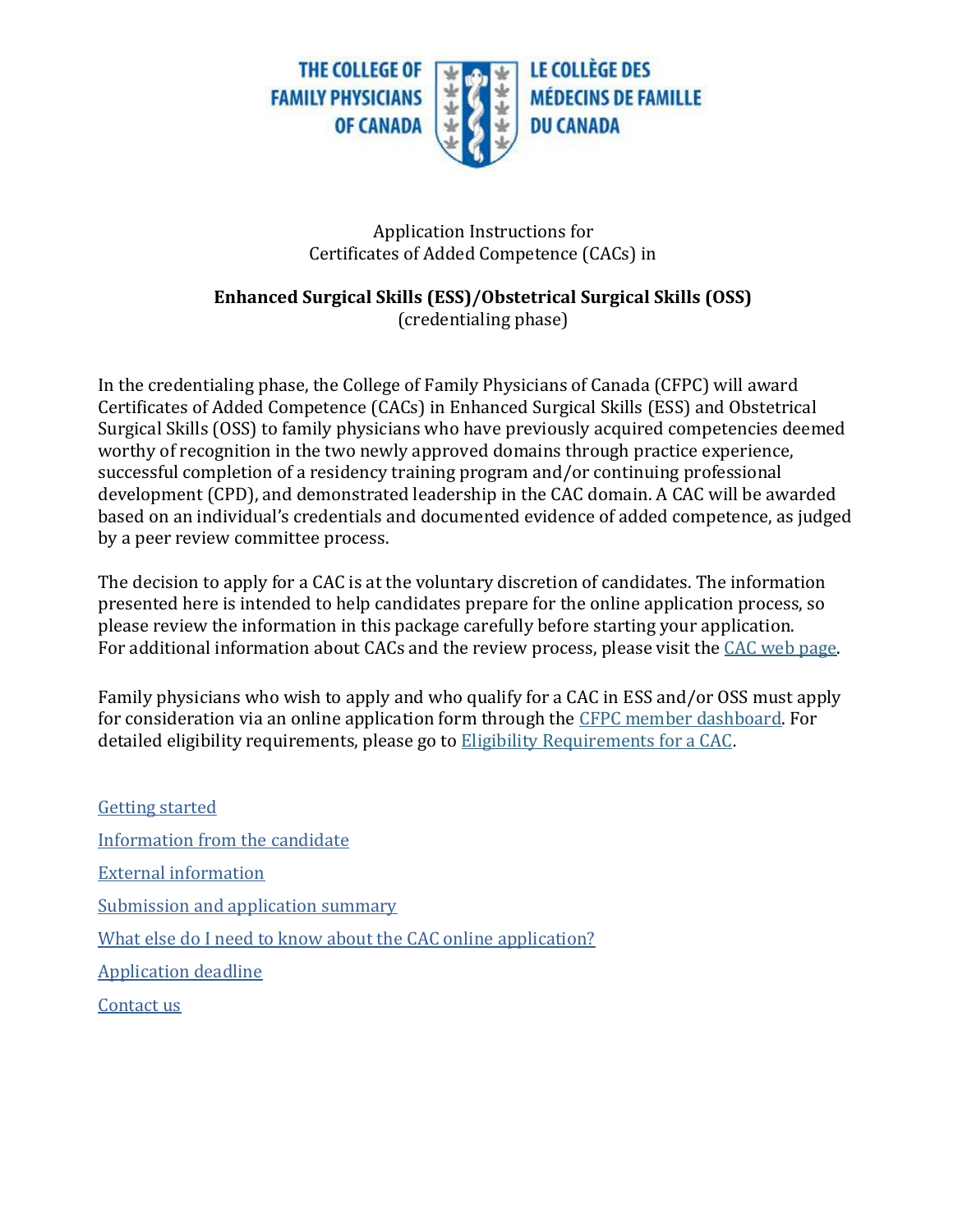# <span id="page-1-0"></span>**Getting started**

## **CFPC membership**

To apply for a CAC you must be an **active member** in good standing with the CFPC at the time of application, holding the status of either Certification in the College of Family Physicians of Canada (CCFP) or Member of the College of Family Physicians of Canada (MCFP). If you are not already a CFPC member you must join the College to be able to access the online application. For more information about the eligibility requirements and how to become a member, please visit [www.cfpc.ca/becomeamember.](http://www.cfpc.ca/becomeamember/)

## **Up-to-date CFPC profile and contact information**

You must ensure your CFPC member registration, fees, and profile are complete, correct, and current by logging in to the members' section of the College's website ([www.cfpc.ca/login\)](https://www.cfpc.ca/login/) prior to starting the online application. You will be unable to update your contact information during the online application process. Please keep your profile information up to date to ensure that you receive timely and appropriate notifications from the College.

## **CFPC terms and conditions**

As a part of the online application process you are required to read and accept the CFPC terms and conditions.

# <span id="page-1-1"></span>**Information from the candidate**

# **Qualifications**

You will be asked to enter detailed information (dates, location, duration, etc.) regarding your education and practice history. Please have this information handy.

## **Supporting evidence**

To provide a comprehensive description of your practice, you will be asked to respond to the following questions:

- Approximately how many hours per week do you spend in the domain of care on which this application is based (clinical and non-clinical work)?
- What proportion (percentage) of your current practice is spent in the domain of care on which this application is based?
- Do you have a referral/consultation practice?

Please note that there are no predetermined values attributed to these responses. There are no minimum requirements for hours and percentages in practice and having a referral/consultation practice is not mandatory.

In addition, you will be asked to provide brief narratives for the following components (describing activities and providing examples specific to the domain of care on which your application is based):

# **1. Current clinical practice in the domain of care**

- Scope of practice (you will be asked to indicate the frequency with which you participate in each of the services or activities from the provided inventory)
- Position as a physician leader
- Clinical activities and hours per week in the domain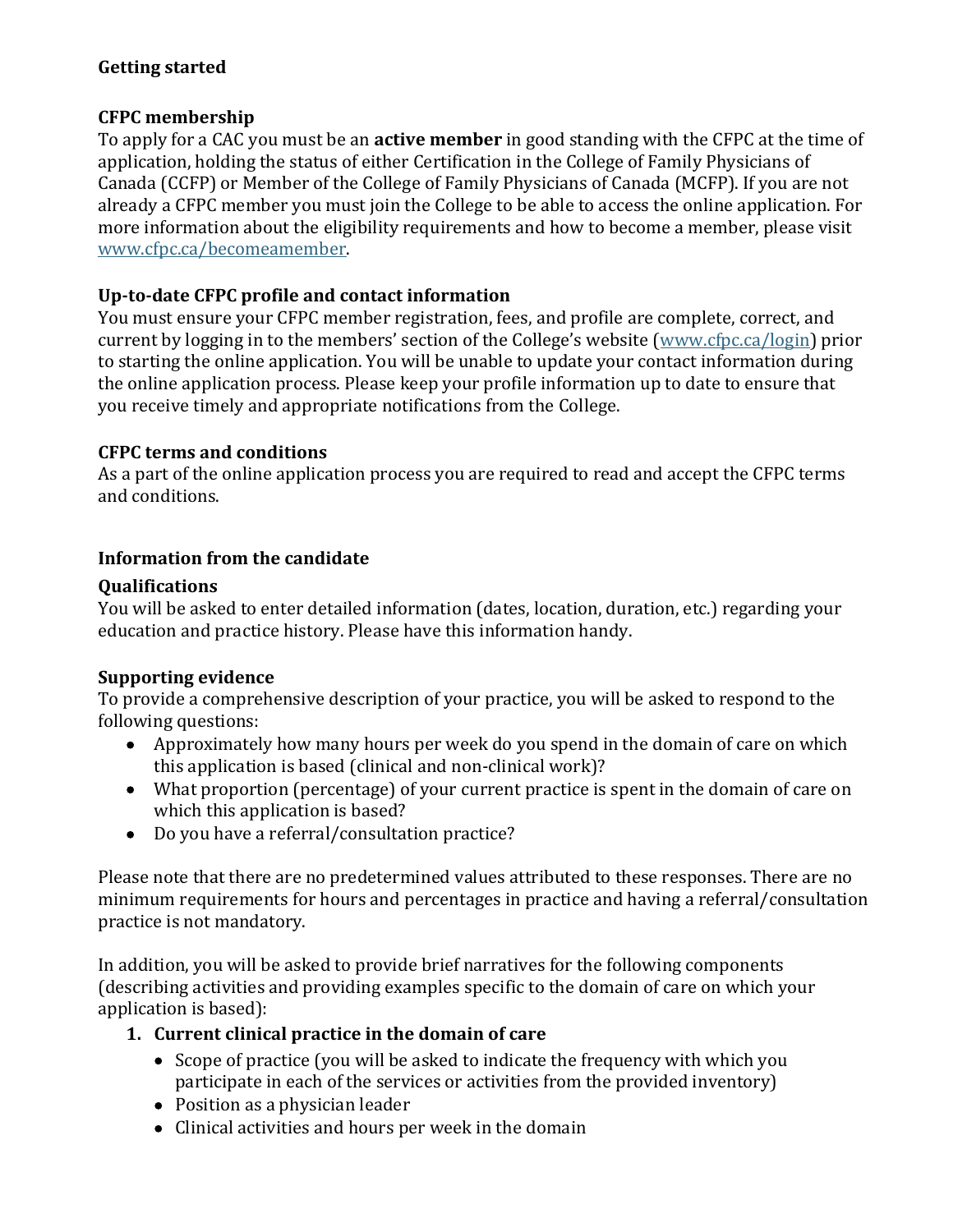- Non-clinical activities and hours per week in the domain
- Practice locations and types of units where care is provided
- Types of patients and range of problems
- Average number of patients seen directly and by referral/number of surgical procedures performed on a monthly basis
- **2. List of CPD activities/continuing medical education (CME) related to the domain of care in which you have participated as a participant and/or provider**

You will be asked to provide information about your CPD/CME activities specific to the domain of care from the past five years. The Peer Review Committee will review this information as part of your application file as evidence of your active and continuous engagement in the domain of care.

Please note that this application is separate from your Mainpro+® profile and official Mainpro+ transcripts are not required.

- Details about the CPD/CME activities you have **undertaken** in the domain of care in the past five years (title, type of activity, short description, organizer, start and end dates, location)
- Details about the CPD/CME activities you have **provided** in the domain of care in the past five years (title, type of activity, short description, organizer, start and end dates, location)

## **3. Education, scholarship, and administrative activities**

# **4. Active involvement in national, provincial, or local organizations**

# **5. Evidence of community involvement in the domain of care, outside of your own practice**

(Examples: developed programs/projects/standards/manuals/protocols in the domain of care, participated in outreach/swap programs, provided talks/lectures in the community, initiated a clinic, published in scholarly journals/magazines, etc.)

## **6. Evidence of commitment to th[e Four Principles of Family Medicine](https://www.cfpc.ca/en/about-us/vision-mission-principles)**

This commitment may be demonstrated in several ways but should show how you contribute to the ongoing and continuous care of patients according to community needs. You will be asked to show how you are integrated into the provision of care in family practice.

## **7. Additional practice and activities that justify why a CAC should be awarded**

#### **Current curriculum vitae**

You will be asked to upload a copy of your curriculum vitae.

#### **Residency training program**

Candidates who have completed residency training in ESS or OSS will be asked to provide the following information: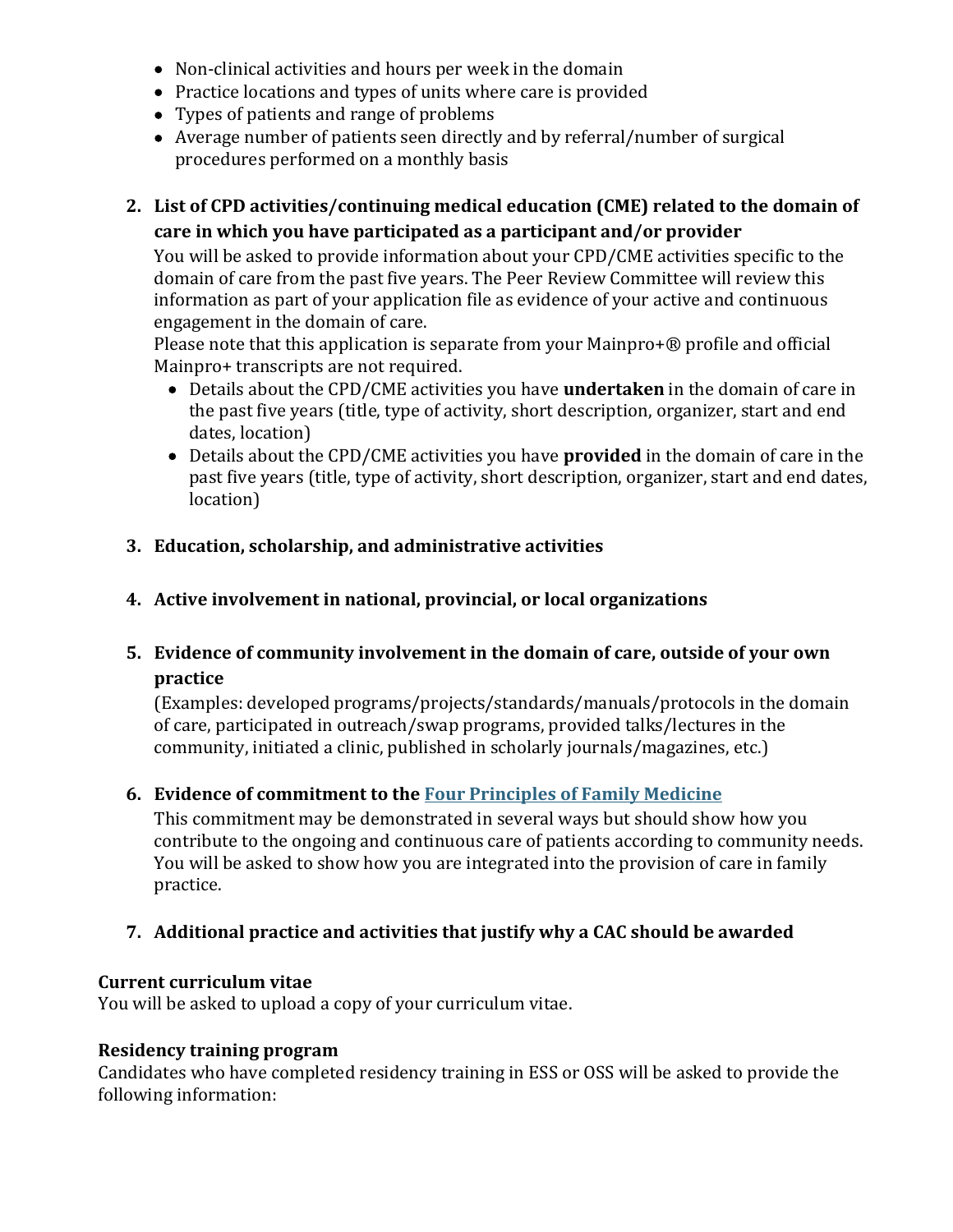- Goals and objectives of the program (candidates should include the formal published goals and objectives of the program, if available)
- What were your clinical care responsibilities/tasks?
- In what sort of clinical units did your training occur?
- What range of procedures and cases were you exposed to during your training?
- What title did your supervisors hold and what was the level of supervision?
- Did you participate in an academic non-clinical program? What were your non-clinical activities?
- What sort of assessments/evaluations of competence did you undergo?

## <span id="page-3-0"></span>**External information**

## **What will you need to have sent to the College to supplement your online CAC application?**

• **Referee letters**

You must arrange to have three referees provide letters as evidence that you are considered a special resource in the domain of care, beyond being a valued member of the physician team in your community. More information is provided in the Referee [letters](#page-3-1) section below.

# • **Verification of Canadian medical registration and/or licensure**

You are required to provide verification of registration or licensure issued by each medical regulatory authority (MRA) in which you hold a certificate of registration or licence authorizing independent practice that will confirm your registration or licence status (e.g., Certificate of Standing, Certificate of Professional Conduct).

If you moved to a different province or abroad in the 12 moths prior to the application date, you are also required to provide the Certificate of Standing from the last province in which you practised. The MRA must deliver the certificate to the CFPC within **30 days** of the application submission date. These certificates are considered part of the application, which will not be reviewed or adjudicated until the College receives all required documents. Any fees the MRA requires to fulfill this request are your responsibility.

## <span id="page-3-1"></span>**Referee letters**

You must provide letters from three referees offering evidence that you are considered a special resource in the domain of care, beyond being a valued member of the physician team in your community.

While you are required to provide information about your referees in your online application (name, referee's email address, and your professional relationship to the referee), the three referees must complete their letters independently and submit them directly to the College. These letters are considered part of the application, which will not be reviewed or adjudicated until the College receives all three letters.

It is your responsibility as the candidate to ensure the letters are completed according to the instructions, submitted by your referees, and received by the College. CAC staff are not responsible for contacting candidates or referees to follow up about letters. It is your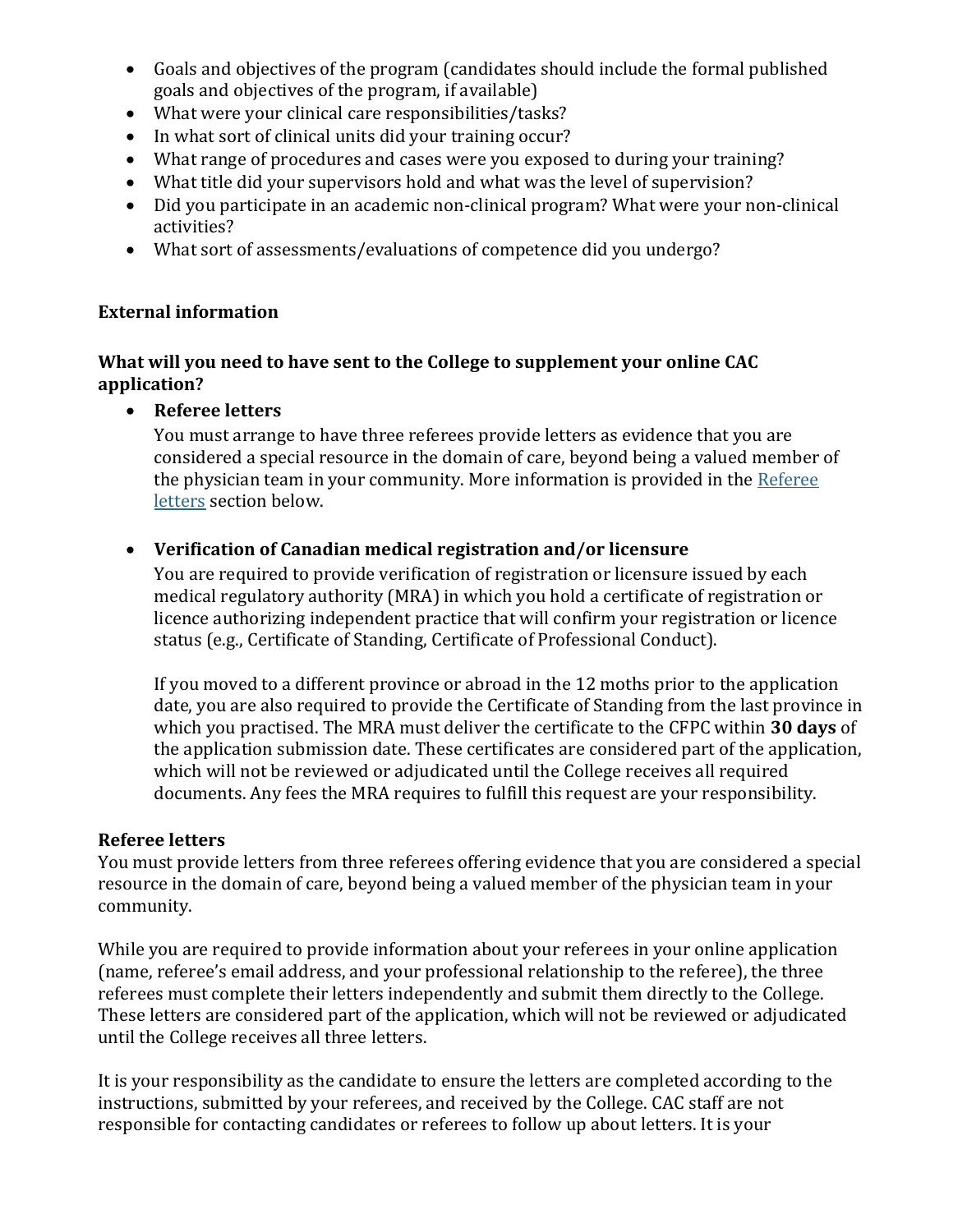responsibility to check the progress of the application regularly and contact the referees if the letters are not submitted within **30 days** of the application submission date.

Referees must use the standard online template to submit their letters. The link to the online form will be provided and automatically sent to your referees during the application process. Letters that do not use the online template and/or are received in any other way (email, mail, fax) will not be accepted for review.

Please refer to the [referee letter instructions](https://portal.cfpc.ca/resourcesdocs/uploadedFiles/Education/Referee-Letter-Instructions-FINAL-ENG.pdf) more information.

### **Each letter must include:**

- A brief statement of the referee's qualifications
- The nature of the professional relationship between you and the referee
- A clearly stated opinion regarding your competence in the domain of care
- Comments contextualized to the domain of care on which the application is based
- A clear and concrete picture of the impact your work has had on the discipline and the community, citing specific examples of practice and CPD activities that justify your status as a leader. Examples could include contributions:
	- o As a provider of care in the domain
	- o As a teacher or provider (organizer) of CPD activities
	- o As an educator, scholar, and/or administrator
	- o To national and provincial organizations
	- o As a resource to your community
	- o That demonstrate a commitment to the [Four Principles of Family Medicine](https://www.cfpc.ca/en/about-us/vision-mission-principles)

## **Referee eligibility**

Potential referees should be well-qualified clinicians with a background in practice, training, education, and/or scholarship and be able to provide a fair and objective opinion of your practice and CPD contributions in the domain of care on which the CAC application is based. Also:

| <b>CAC in Enhanced Surgical Skills (ESS)</b> | CAC in Obstetrical Surgical Skills (OSS)  |
|----------------------------------------------|-------------------------------------------|
| • All referees must be physicians who are    | • All referees must be physicians who are |
| licensed and in good standing in the         | licensed and in good standing in the      |
| same province as the candidate               | same province as the candidate            |
| • All referees must have known the           | • All referees must have known the        |
| candidate for at least two years in a        | candidate for at least two years in a     |
| professional capacity                        | professional capacity                     |
| • At least two of the three referees must    | • At least two of the three referees must |
| be family physicians who are members         | be family physicians who are members      |
| in good standing of the CFPC and hold        | in good standing of the CFPC and hold     |
| either a Certification in the College of     | either a Certification in the College of  |
| Family Physicians of Canada (CCFP) or        | Family Physicians of Canada (CCFP) or     |
| Member of the College of Family              | Member of the College of Family           |
| Physicians of Canada (MCFP) Special          | Physicians of Canada (MCFP) Special       |
| Designation                                  | Designation                               |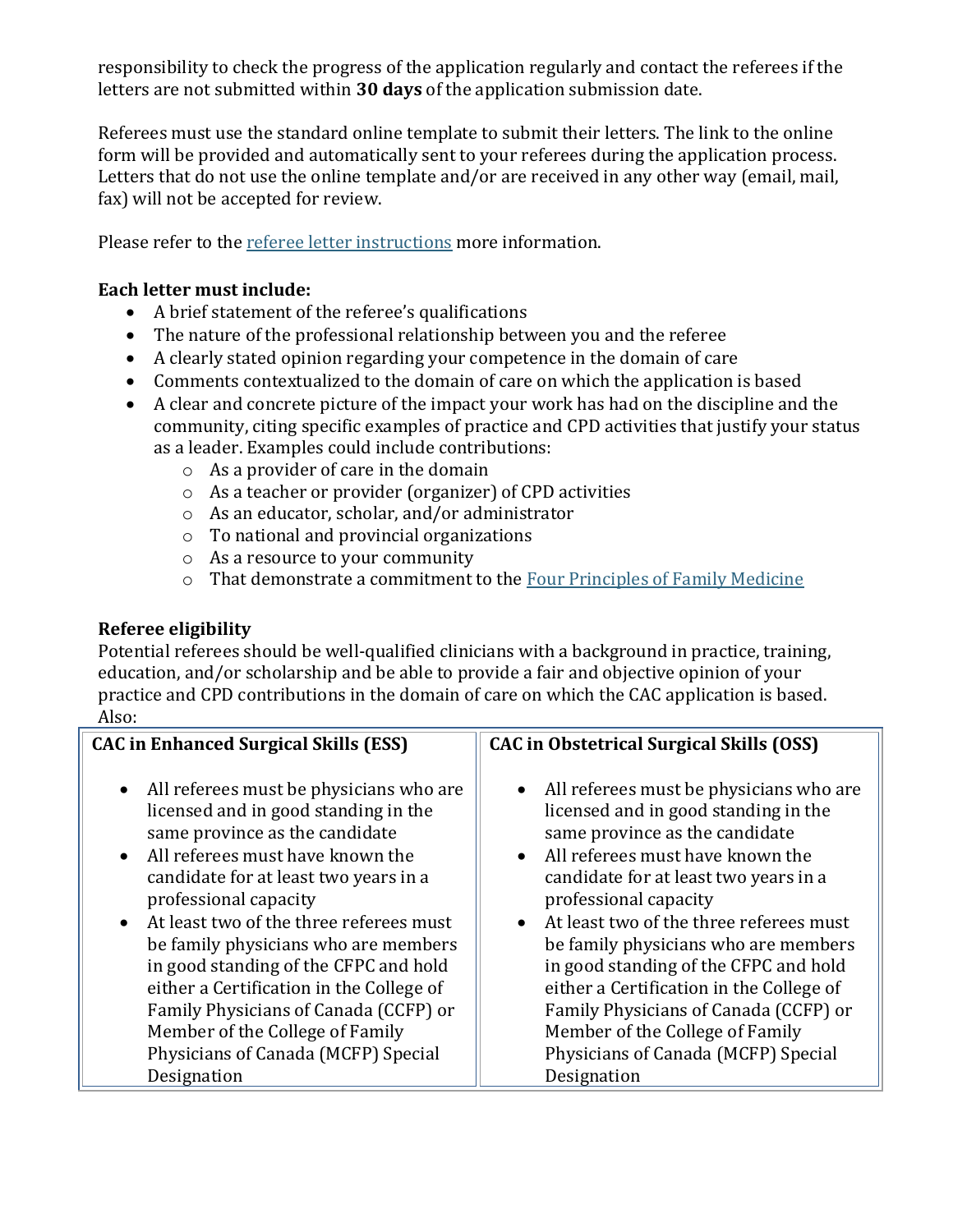| • At least one referee must be actively<br>• At least one referee must be actively<br>practising and/or teaching in the<br>practising and/or teaching in the<br>domain of OSS<br>domain of ESS<br>• At least one referee must have directly<br>• At least one referee must have directly<br>observed the candidate perform a<br>observed the candidate perform a<br>surgical procedure; a physician actively<br>Cesarean section; a physician actively<br>practising and/or teaching in the<br>practising and/or teaching in the<br>domain of OSS is preferred<br>domain of ESS is preferred<br>• Referees cannot be paid employees of<br>• Referees cannot be paid employees of<br>the CFPC<br>the CFPC<br>• Referees cannot be relatives or have a<br>• Referees cannot be relatives or have a<br>fiduciary relationship with the<br>fiduciary relationship with the applicant<br>applicant |  |
|-----------------------------------------------------------------------------------------------------------------------------------------------------------------------------------------------------------------------------------------------------------------------------------------------------------------------------------------------------------------------------------------------------------------------------------------------------------------------------------------------------------------------------------------------------------------------------------------------------------------------------------------------------------------------------------------------------------------------------------------------------------------------------------------------------------------------------------------------------------------------------------------------|--|
|                                                                                                                                                                                                                                                                                                                                                                                                                                                                                                                                                                                                                                                                                                                                                                                                                                                                                               |  |

If the selected referees do not meet some of the eligibility requirements and you would still like to keep them as your referees, you will be asked to provide a detailed explanation supporting their inclusion in this process.

## <span id="page-5-0"></span>**Submission and application summary**

Upon successfully submitting your online application, please print or save the CAC Application Summary for your own records.

**It is your responsibility to check the progress of the application regularly and contact the referees and medical regulatory authorities if the expected documents are not received within 30 days of the application submission date. Please note that the College will not review or adjudicate your application until all required documents are received.** 

## <span id="page-5-1"></span>**What else do I need to know about the CAC online application?**

- You must complete and submit your application online on or before the deadline for it to be considered for review.
- A non-refundable application fee will be due upon submission of the online application. The only payment option will be online with a credit card (American Express, MasterCard, VISA).
- You will be able to save your online application in a draft mode and return at future sessions to edit your application before submission (on or before the application deadline).
- Once you have submitted and paid for your application no further revisions will be allowed, and your application will go into a review queue. You will be able to print your full application for your record at this time. You will be able to return to the application to track the receipt of your referee letters and Certificate of Standing but will not be able to